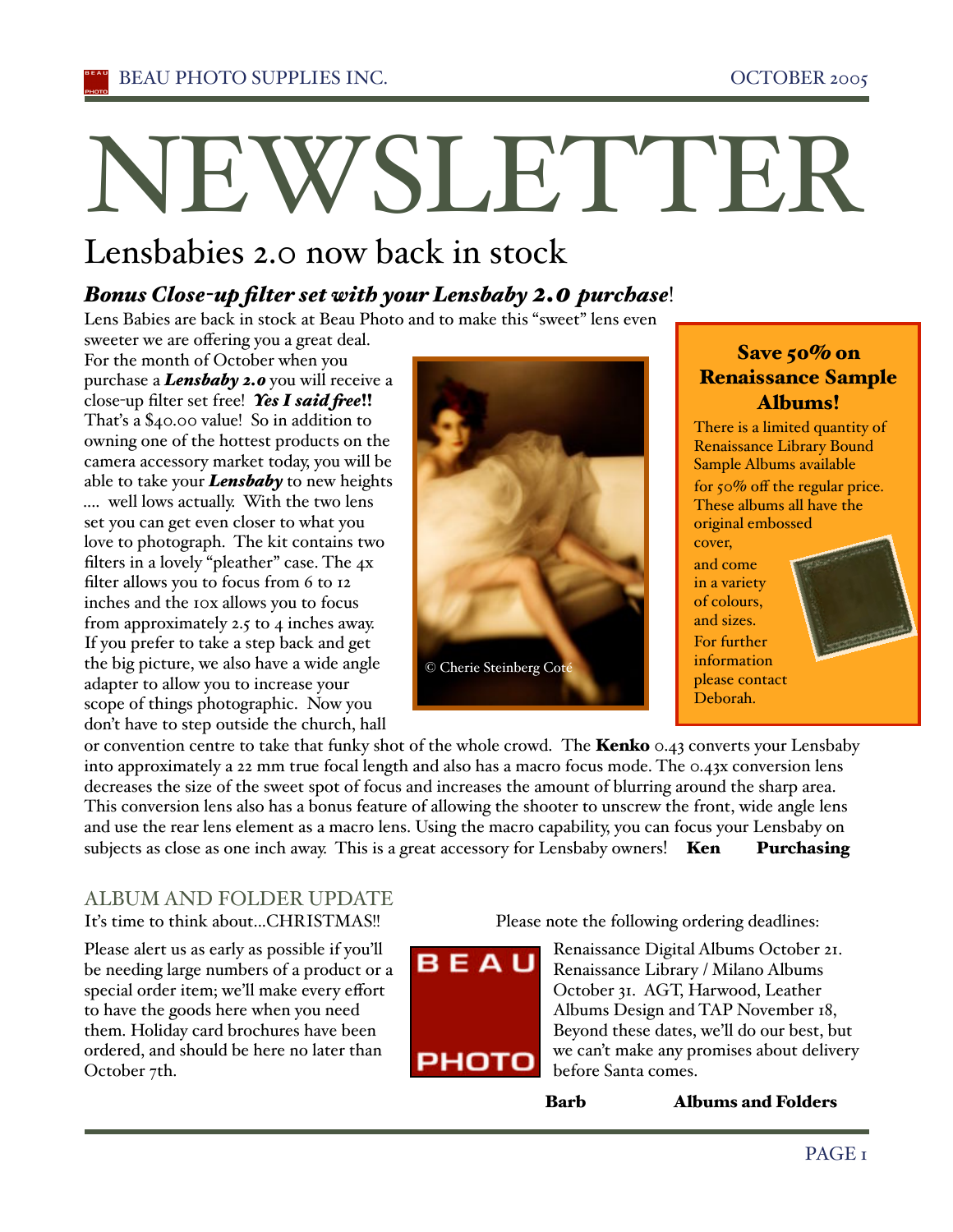## GET LUCKYAT BEAU!

Incorporated in 1958, China Lucky Film Corporation is now the largest national photosensitive materials and magnetic recording media manufacturer in China. In 2004 Eastman Kodak began a 20-year collaborative agreement with Lucky by purchasing 20% of its shares in return for technical support, training and equipment related to the production of traditional films. Lucky continues to grow globally by initiating partnerships throughout the world.



The new films are traditional silver halide films with characteristics similar to films like Plus-X and Tri-X.

They are now available at Beau in 35 mm. and 120 for merely \$2.69 a roll  $(100 \text{ or } 400 \text{ iso.})!$ 

Also new, the 'Hole-On Ex' 35mm paper pinhole kit (\$29) and for your reading pleasure, Adventures With Pinhole And Home-Made Cameras by John Evans (\$35).

Thaťs it kids!

#### Serena Film and Paper Sales

## NEWS FROM THE BACK

#### Epson P-2000 Multimedia Storage Viewer – Now in stock and on SALE - \$649

Now that we finally have stock on the ever popular P-2000, it is going on sale for the month of October! How does \$40 off sound at \$649?

For those not familiar with the P-2000, this device has a CompactFlash slot as well as an SD card slot and allows you to download images from your digital camera's memory card to its built-in 40Gb hard drive.

Once downloaded, both JPEG and RAW files (from most cameras) can be viewed on its big, beautiful 3.8" color LCD display. Hook up the P-2000 to your computer and then copy files over with its fast USB 2.0 connection. More features include the ability to play back MP3 and some movie files. It is powered by a user-replaceable rechargeable Lithium-Ion battery. Come on in for a demonstration!

#### Nikon CoolScan V ED Film Scanner – On SALE for October at \$749!

This rugged little 35 mm film scanner sports a whopping 4000 dpi of resolution and sharp images thanks to its Nikkor ED glass optics. In addition, it boasts Digital ICE for painless automatic retouching of dust and scratches on your scans. With a USB 2.0 connection, it is fast as well. It provides excellent colour accuracy on both slide and colour negative film and at \$749 it is an amazing value!

Note that Nikon has recently dropped prices on all their scanners. Here are the new regular prices for Nikon's scanner lineup:

CoolScan V - \$789 Super CoolScan 5000 - \$1499 Super CoolScan 9000 - \$2925

Chris Pro Sales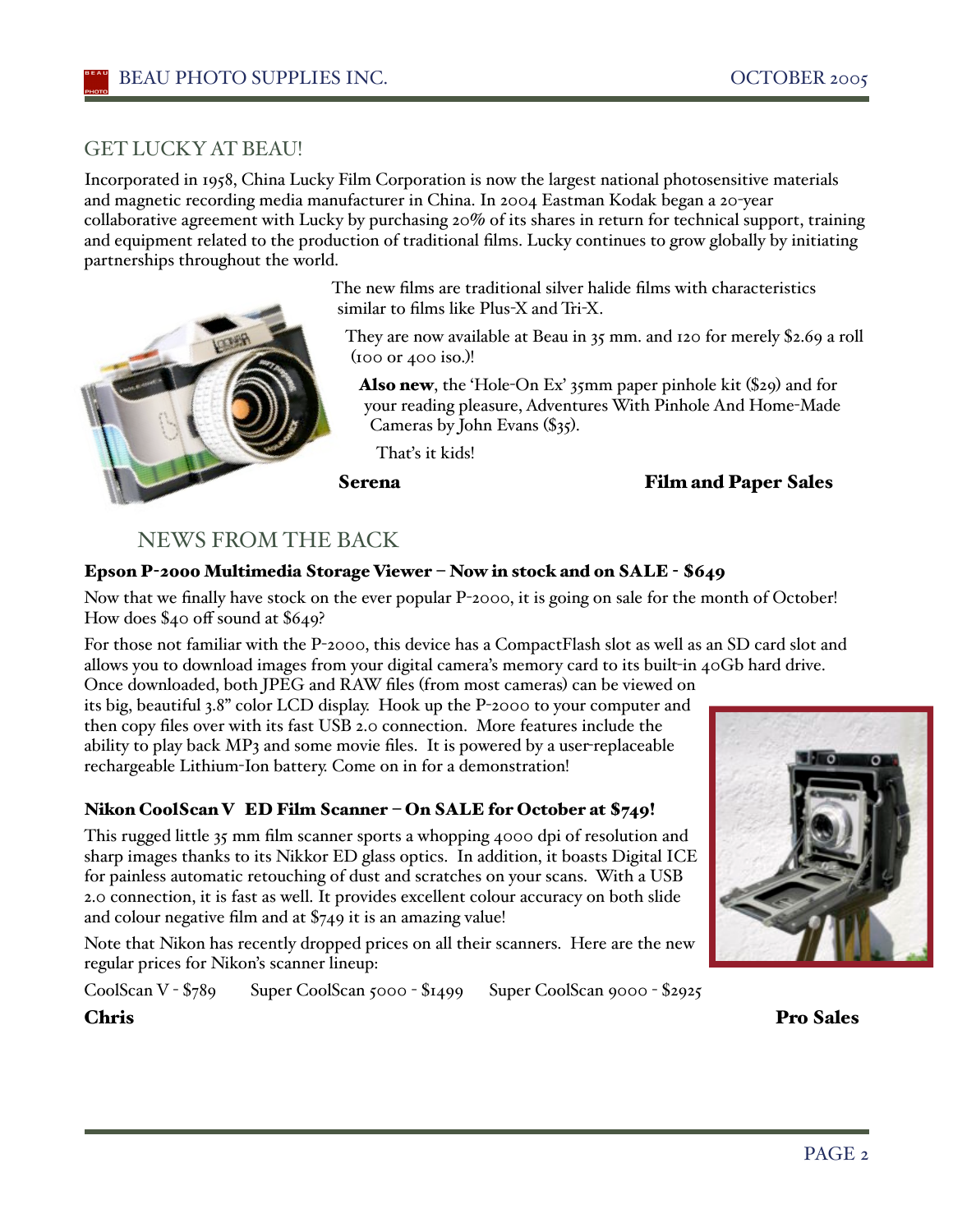#### BEAU PHOTO SUPPLIES INC. OCTOBER 2005

#### RENTAL NEWS FOR THE MONTH.

More digital, more of the time... The rental department at Beau is working hard to keep up with the latest and greatest in digital imaging. If you are a 35mm Canon fan you have probably heard about the new Canon EOS-5D, a full frame, 12.8 megapixel SLR camera which is due to arrive any time now. We will be getting one for rentals as soon as the list of pre ordered cameras is filled. The other exciting new digital equipment we are due to receive in the next few weeks is an updated version of the Hasselblad (Imacon) Ixpress CF 132 digital back. This is an improved version of the 132C digital back that was previously in rentals. The new CF 132 is a 22 megapixel back which shoots directly to CF cards, eliminating the need for a tethered memory bank. It also shoots Adobe .dng files directly, allowing for easy processing directly in Photoshop. The CF 132 will be available for the Mamiya RZ and the Hasselblad 503CW bodies. Also on its way is the Hasselblad H2D digital SLR. It is a digital back similar to the CF132 but integrated with the H2 645 body, Hasselblad's high end autofocus camera and lens system. Watch for upcoming information and reviews from Mike (see below!) about these new additions to the digital lineup in the rental department, or call Kathy for more information.

#### DIGITAL NEWS

Digital News - October 2005 Hasselblad Ixpress CF132/CFH132 and H2D Product Launch – September 2005, Los Angeles

I was fortunate enough to attend this product launch event in LA in mid September and being shown, was the new line of digital backs and medium format digital SLRs from Hasselblad. Since their merger with Imacon, Hasselblad is turning out to be the most aggressive and forward thinking of all the remaining medium format manufacturers. Their candid presentation and openness to all sorts of questions, even difficult financial ones, was very refreshing. They seem to have a clear vision of how medium format systems should evolve from being film-based to being digital and, to that end, they presented some intriguing concepts and plans they have for future products.

Also refreshing was to hear how closely they are working together with Adobe. Rather than fighting Adobe's dominance in the digital imaging arena, as most other manufacturers seem to be, they are working together with Adobe to make the end-user's workflow smoother and more hassle-free. This means that all the new digital backs and SLRs from Hasselblad shoot directly to Adobe's DNG file format – no more proprietary raw formats! The upshot is that if you do not want to learn how to use yet another piece of software, now you can open raw files from the Ixpress backs directly in Photoshop – a real time-saver for the busy photographer. DNG files have an advantage over "regular" raw files since when edits are made in Photoshop's Camera RAW plugin, the adjustments are saved directly into the DNG file and not stored in a separate Camera Raw Database or as "sidecar" XMP files. This makes for a much cleaner and more consistent image file management since any changes made to the Camera Raw settings are now guaranteed to remain with the image file itself.

As exciting as it is to be able to go straight to Photoshop, one shouldn't overlook the progress Hasselblad has made with their FlexColor software. Working with DNG files in FlexColor is a revelation in terms of tonality and color accuracy since there is a new color-rendering engine that Hasselblad has spent a lot of time perfecting. In the samples I saw at the show, it looks as though they have trumped everyone else when it comes producing images that are not only vibrant and color accurate but at the same time can handle all

Kathy Rentals